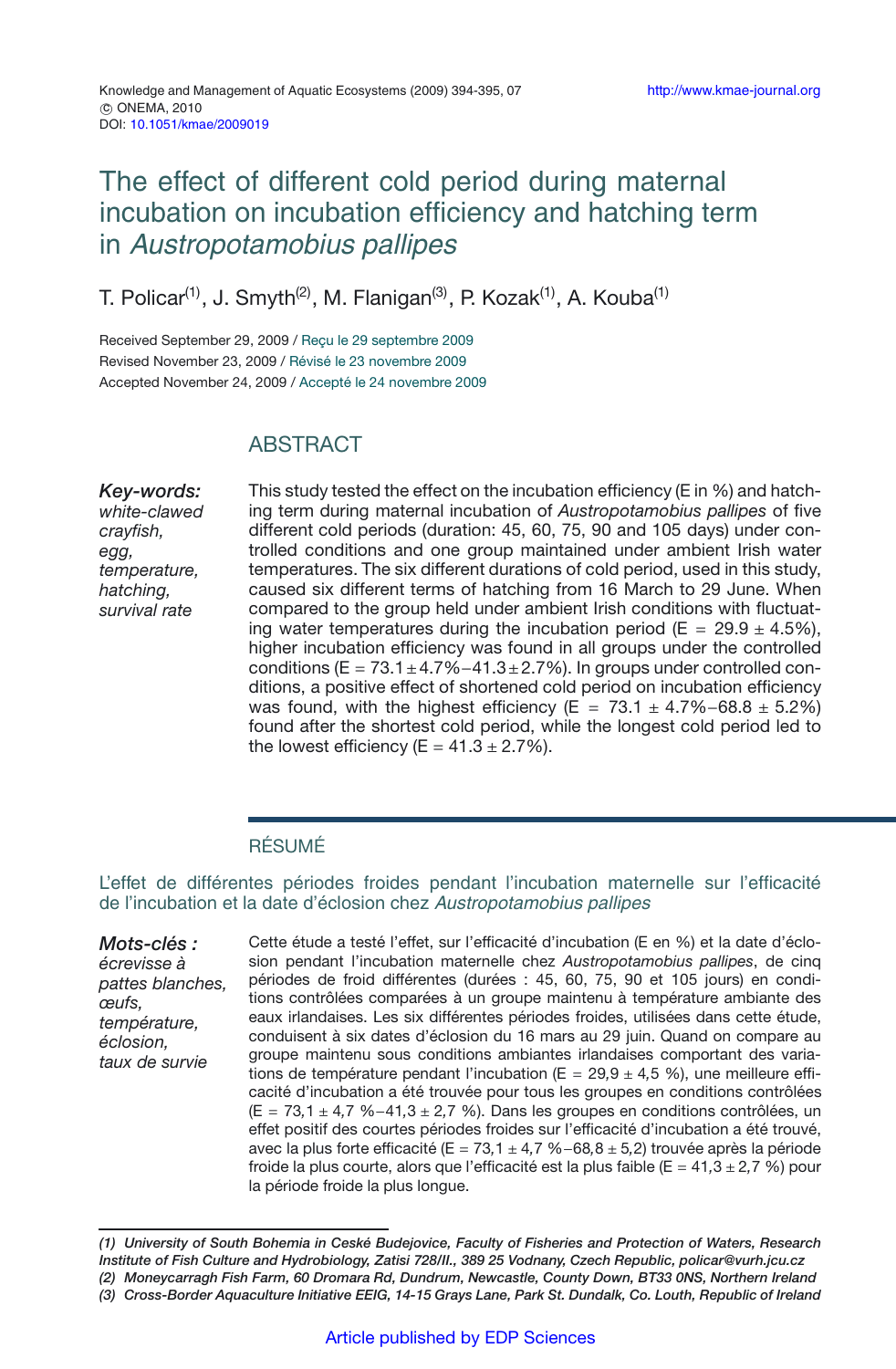## INTRODUCTION

The white clawed crayfish, *Austropotamobius pallipes* (Lereboullet) is an endangered species in Western Europe (Reynolds *et al.*, [2002](#page-6-0)) and this species is also regarded as an heritage species (Füreder and Reynolds, [2003\)](#page-6-1). Methods such as captive breeding and ranching using local stocks of *A. pallipes* can be useful during conservation and reintroduction of this species (Reynolds *et al.*, [2002\)](#page-6-0). Ireland, the only country in Europe with *A. pallipes* free from non-native crayfish (Demers *et al.*, [2005](#page-6-2)), can be considered as a safe place for production of *A. pallipes* for future European restocking programs (Policar *et al.*, [2008](#page-6-3)). The Irish strain of *A. pallipes* is genetically close to those in Great Britain and Western France and this stock could be used mainly in this area (Reynolds *et al.*, [2002](#page-6-0)).

Captive breeding of *A. pallipes* for stock restoration including mating and egg laying (Reynolds *et al.*, [1992;](#page-6-4) Carral *et al.*, [1994,](#page-5-0) [2000\)](#page-5-1), maternal (Carral *et al.*, [2000](#page-5-1); Celada *et al.*, 2001) and artificial egg incubation (Perez *et al.*, [1998a](#page-6-5), [1998b](#page-6-6), [1999;](#page-6-7) Carral *et al.*, [2003,](#page-5-2) [2004](#page-5-3)), embryonic development study (Celada *et al.*, [1991\)](#page-5-4) and juvenile culture under controlled conditions (Saez-Royuela *et al.*, [2001](#page-6-8); Policar *et al.*, to appear), was first established in Ireland during 2007–2008 (Policar *et al.*, [2008\)](#page-6-3).

Water temperature affects incubation duration and efficiency during artificial and maternal egg incubation (Cukerzis *et al.*, [1978](#page-5-5); Perez *et al.*, [1998a](#page-6-5); Celada *et al.*, [2001](#page-5-6)). Very high incubation efficiency was recorded under both constant water temperature and under different durations of cold period during artificial egg incubation in *A. pallipes* (Perez *et al.*, [1998a](#page-6-5)). However, very low incubation efficiency was found after maternal egg incubation of *A. pallipes* under controlled and ambient temperatures (Celada *et al.*, [2001\)](#page-5-6). That preliminary study of maternal egg incubation in *A. pallipes* under different thermal conditions showed a problem with egg losses compared to artificial incubation (Perez *et al.*, [1998a](#page-6-5); Celada *et al.*, [2001](#page-5-6)). Optimization of the controlled thermal regime during maternal egg incubation is very important for increasing incubation efficiency (Policar *et al.*, [2004\)](#page-6-9).

The aim of this study was to determine the effect of different durations of cold period during maternal egg incubation in *A. pallipes* on the incubation efficiency and hatching term.

## MATERIAL AND METHODS

#### *> CRAYFISH BROODSTOCK*

In total, 240 mature females (mean  $\pm$  SD; total length (TL) = 81.9  $\pm$  6.04 mm; carapace length  $(CL) = 37.8 \pm 3.23$  mm; body weight  $(W) = 16.6 \pm 3.99$  g) and 78 males (mean  $\pm$  SD; total length (TL) = 86.5  $\pm$  8.76 mm; carapace length (CL) = 41.9  $\pm$  4.42 mm; body weight (W) = 27.3 ± 9.29 g) of *A. pallipes* were used for this study. All crayfish broodstock were wild and caught by baited traps in Brookeborough Lake near Brookeborough village (Northern Ireland) and transported to Moneycarragh crayfish hatchery in Dundrum, Northern Ireland.

#### *> EXPERIMENTAL CONDITIONS*

Six groups of broodstock (each of 40 females and 13 males) were created and stocked in six square tanks (100  $\times$  100  $\times$  50 cm; 1 m<sup>2</sup> surface area) in the Moneycarragh crayfish hatchery to be held under six different cold periods during maternal incubation. The broodstock mated under optimal conditions as described by Carral *et al.* [\(1994\)](#page-5-0). After mating and egg laying finished (November 8), all males were removed from each tank according to Carral *et al.* [\(2000](#page-5-1)). At this moment, stripping of eggs in phase I of embryonic development (Celada *et al.*, [1987\)](#page-5-7) and assessments of initial pleopodal fecundity were carried out on 10 berried females from each group. The initial pleopodal fecundity such as the average number of eggs on the female pleopods of each group was determined from these females. The remaining thirty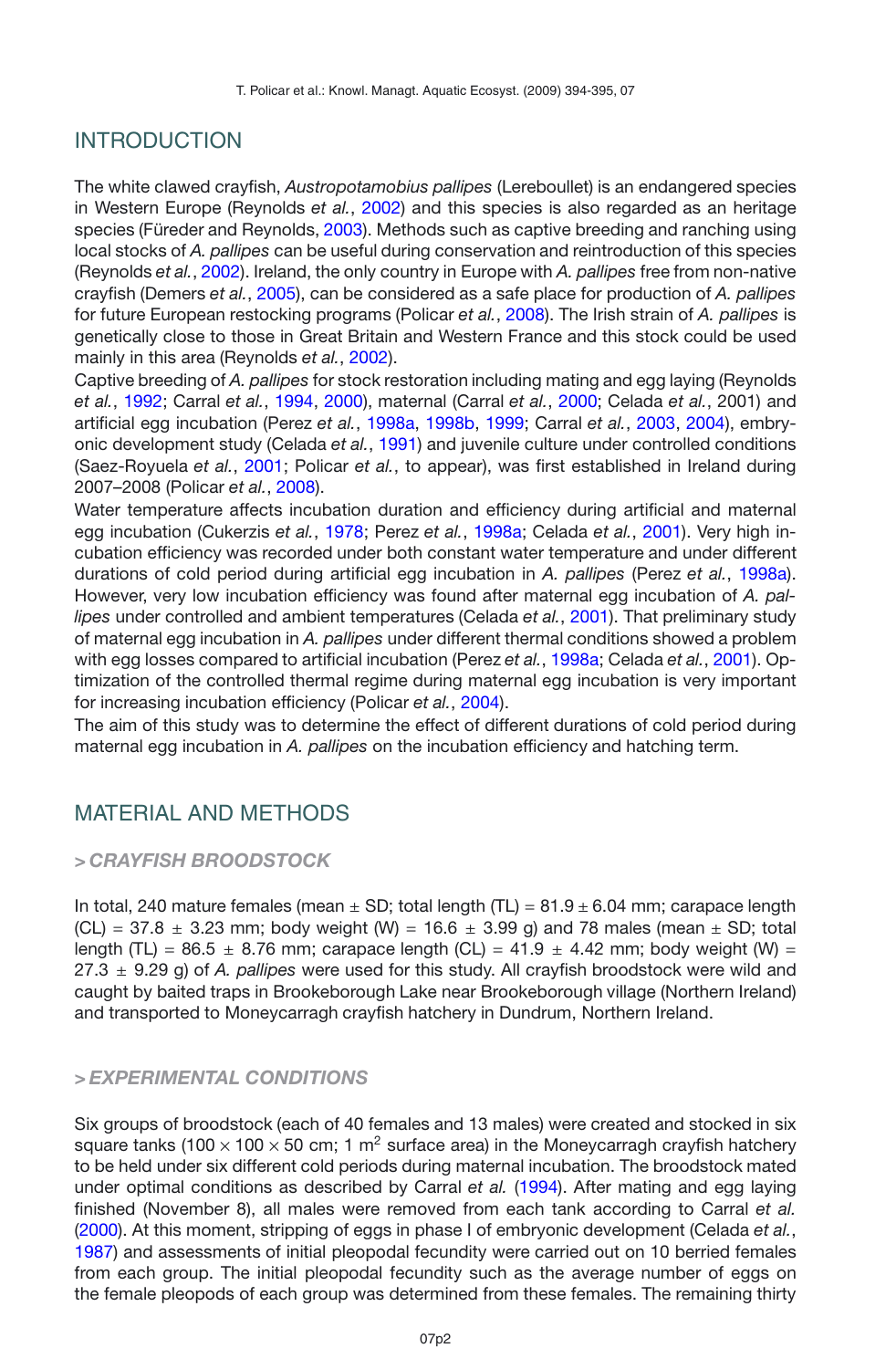#### <span id="page-2-0"></span>*Table I*

#### *Duration of each period and total duration of egg incubation (in days) and average water temperature (*◦*C) in all used groups during egg maternal incubation in* Austropotamobius pallipes*.*

Tableau I

Durée de chaque période et durée totale d'incubation des œufs (en jours) et température moyenne (◦C) pour chaque groupe pendant l'incubation maternelle des œufs chez *Austropotamobius pallipes*.

| <b>Group</b> |                |      | <b>Periods (days)</b> |                                                             | <b>Total</b>    | Average            |
|--------------|----------------|------|-----------------------|-------------------------------------------------------------|-----------------|--------------------|
|              | <b>Initial</b> | Cold | <b>Medium</b>         | <b>Warm</b>                                                 | duration (days) | temperature $(°C)$ |
|              | 5              | 45   | 50                    | $30 \pm 3$                                                  | $130 \pm 3$     | $9.3 \pm 4.9$      |
| 2            | 5              | 60   | 50                    | $30 \pm 4$                                                  | $145 \pm 4$     | $9.0 \pm 5.0$      |
| 3            | 5              | 75   | 50                    | $30 + 3$                                                    | $160 \pm 3$     | $8.5 \pm 4.9$      |
|              | 5              | 90   | 50                    | $30 \pm 2$                                                  | $175 \pm 2$     | $8.3 \pm 5.0$      |
| 5            | 5              | 105  | 50                    | $30 \pm 3$                                                  | $190 \pm 3$     | $8.2 \pm 4.9$      |
| 6            |                |      |                       | Ambient fluctuated water temperature $(3.5-14.0 \degree C)$ | $226 \pm 5$     | $7.6 \pm 2.3$      |

berried females were kept in the same six tanks at a density of 30 crayfish per  $m<sup>2</sup>$ , with a natural light regime and 1.5 shelters per female.

In five tanks (controlled temperature groups), recirculated water was used. Temperature in these groups was decreased after egg laying from  $8.0 \pm 0.3$  °C to  $4.5 \pm 0.3$  °C over five days (initial period). Controlled temperature of these groups included initial (6.1 $\pm$ 1.3 °C), cold (4.5 $\pm$ 0.3 °C), medium (9.0 $\pm$ 0.5 °C) and warm (18.0 $\pm$ 0.5 °C) periods during the incubation. The initial period of incubation was reduced (Celada *et al.*, [1988](#page-5-8)) and the cold period was used early for a modulation of berried females during the incubation when eggs were in embryonic phase II. During the incubation, groups with controlled water conditions, were subjected to different durations of cold period, from 45 days (group 1) to 105 days (group 5). During spawning and maternal incubation, the sixth group was kept within a flow-through water system under the ambient and fluctuating temperatures of Northern Ireland (54◦15 N, 5◦52 W). Detailed information about the duration of each period in all groups is summarized in Table [I.](#page-2-0)

Water temperature and quality were measured in each group during the whole study as follows: water temperature at four-hour intervals (*i.e.* at 12 am; 4 am; 8 am; 12 pm; 4 pm and 8 pm) with an auto-recording thermometer (model RT-F5x, QiAnatytical Ltd., Czech Republic), oxygen content and % oxygen saturation daily at 7 am with a oxymeter Pinpoint II (American Marine Inc., USA), pH once per week with a WTW MultiLine P4 probe (WTW GmbH, Germany), and total ammonia and nitrite weekly with a Tetratest AnalySet (Tetra Company, Germany).

### *> TERM OF HATCHING AND EGG INCUBATION EFFICIENCY*

Approximately ten days before hatching, when eggs were in phase XIII of embryonic development, each berried female was moved to a small plastic aquarium (200  $\times$  300  $\times$  150 mm, volume 9 L) with a screen on the bottom. Berried females were held separately in these aquaria until hatching and release of juveniles in stage II, when the juveniles passed through the screen on the bottom of the aquaria. Time of hatching was recorded and CTU (Celsius Temperature Units = degrees Celsius  $\times$  days) needed for hatching was calculated for each female in all groups.

After release of juveniles in stage II, egg incubation efficiency (E in %) was calculated for each female in all groups by the following formula:

 $E = (NJ/F) \times 100$ , where NJ is number of single juveniles in stage II and IF is average initial fecundity found in each group (average number of eggs in phase I of embryonic development calculated from ten females of each group).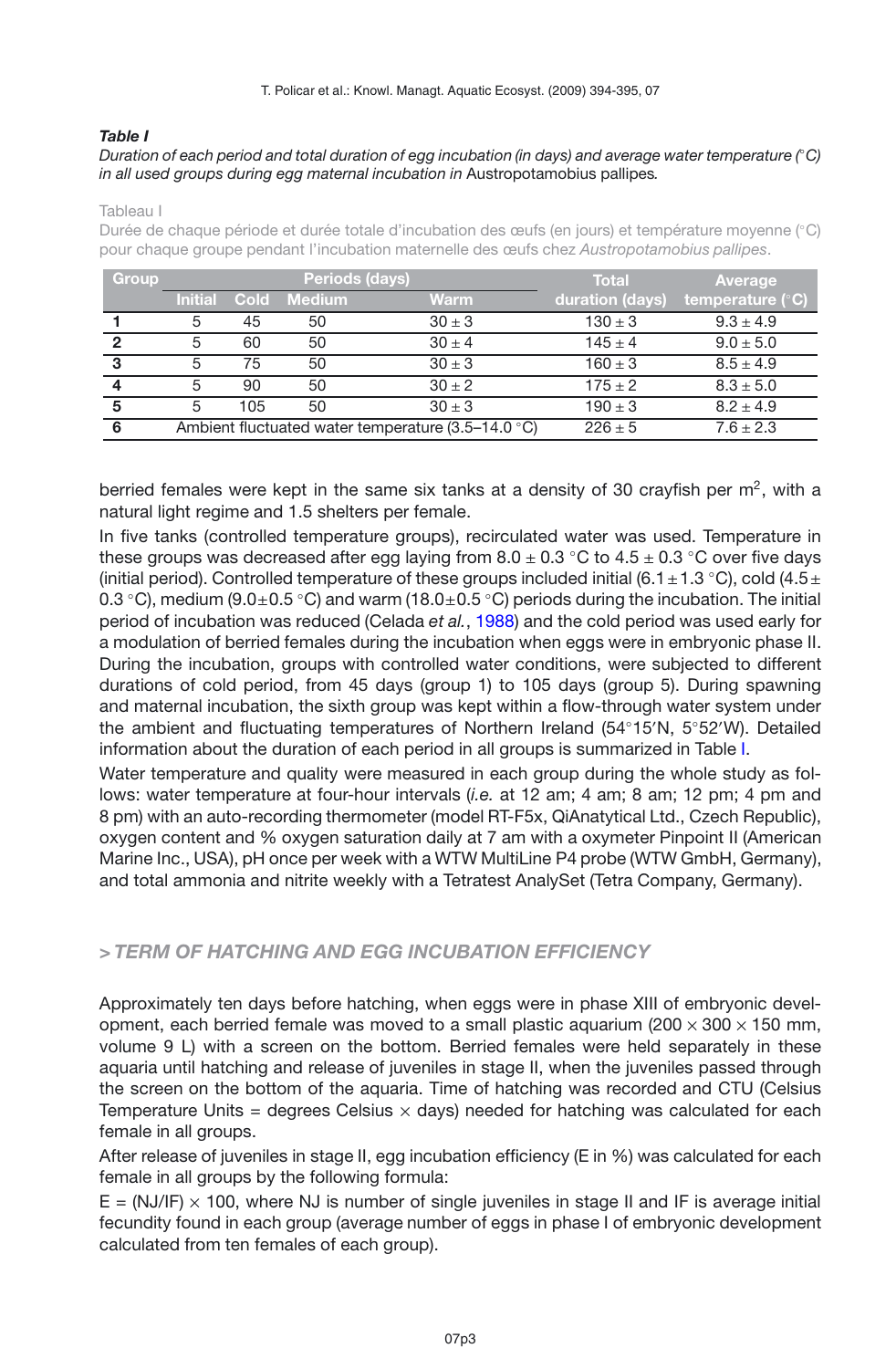#### <span id="page-3-0"></span>*Table II Hatching term, CTU and incubation efficiency after maternal incubation in* Austropotamobius pallipes*.*

Tableau II

Date d'éclosion, CTU et efficacité de l'incubation après incubation maternelle chez *Austropotamobius pallipes*.

| Group                   | <b>Date</b> | <b>CTU</b>    | Date          | <b>Initial</b>    | <b>Incubation</b>      |
|-------------------------|-------------|---------------|---------------|-------------------|------------------------|
|                         | of hatching | $(\degree d)$ | of stage II   | fecundity (eggs)  | efficiency (%)         |
|                         | March 16    | $1209 \pm 28$ | March 25      | $81.9 \pm 18.2^a$ | $68.8 \pm 5.2^a$       |
| $\overline{2}$          | March 31    | $1305 \pm 36$ | April 9       | $80.6 \pm 20.1^a$ | $73.1 \pm 4.7^a$       |
| $\mathbf{3}$            | April 14    | $1354 \pm 26$ | April 22      | $82.5 \pm 15.6^a$ | $60.5 \pm 3.8^{\rm b}$ |
| $\overline{\mathbf{4}}$ | May 2       | $1452 \pm 17$ | May 10        | $81.7 \pm 14.2^a$ | $59.1 \pm 4.2^b$       |
| -5                      | May 18      | $1561 \pm 16$ | <b>May 26</b> | $82.3 \pm 15.7^a$ | $31.2 \pm 2.7^{\circ}$ |
| 6                       | June 13     | $1716 \pm 40$ | June 29       | $80.5 \pm 17.5^a$ | $29.9 \pm 4.5^{\circ}$ |

Within a column, values without a letter in common are significantly different (*P <* 0.05) among groups. Dans une même colonne, les valeurs sans lettre en commun sont significativement différentes (*P <* 0,05) entre groupes.

#### *> STATISTICAL ANALYSIS*

All data are presented as means  $\pm$  SD. Statistical analysis of data was conducted using statistical software "Statistica 6.1" (StatSoft, Inc., Czech Republic). The non-parametric Kruskal-Wallis's test was used to test for differences in initial pleopodal fecundity and egg incubation efficiency in females from all groups.

# **RESULTS**

During mating, egg laying and egg incubation, mean  $(\pm S)$  water quality data were as follows: dissolved oxygen =  $8.7 \pm 0.2$  mg O<sub>2</sub>·L<sup>-1</sup>; oxygen saturation =  $82.7 \pm 2.3$ %; pH =  $7.0 \pm 0.1$ ; NH<sub>3</sub> < 0.03 mg·L<sup>-1</sup>; NO<sub>2</sub> < 0.02 mg·L<sup>-1</sup>. No statistical differences in water quality were observed among all groups.

### *> REPRODUCTIVE CHARACTERISTIC OF BROODSTOCK*

Mating took place from October 17 to October 28. High percentages of mating (85%) were observed within four days (Oct. 19–Oct. 22). Egg laying started on October 19 and ended on November 7, when 100% berried females were found in all tanks. Statistically similar parameters of initial pleopodal fecundity were recorded in all female groups at the beginning of the incubation. Relatively high numbers of eggs were found on the pleopods in females of all groups, with minimum of  $80.5 \pm 17.5$  eggs (group 6) and maximum of  $82.5 \pm 15.6$  eggs (group 3). Initial average fecundity such as average numbers of eggs in females from all groups are summarized in Table [II.](#page-3-0)

#### *> TERM OF HATCHING AND INCUBATION EFFICIENCY*

Six terms of hatching resulted from the six different cold periods were applied during maternal incubation. The first hatching was recorded on March 16 (group 1) and the last on June 13 (group 6), 96 days later. Different cold periods allowed hatching to be extended in time, giving different batches of juveniles in stage II (Table [II\)](#page-3-0).

The egg incubations in our study lasted between 130 (group 1) and 226 days (group 6) with CTU from 1209  $\pm$  28 °d to 1716  $\pm$  40 °d depending on which cold period was used (Tables [I](#page-2-0) and [II\)](#page-3-0).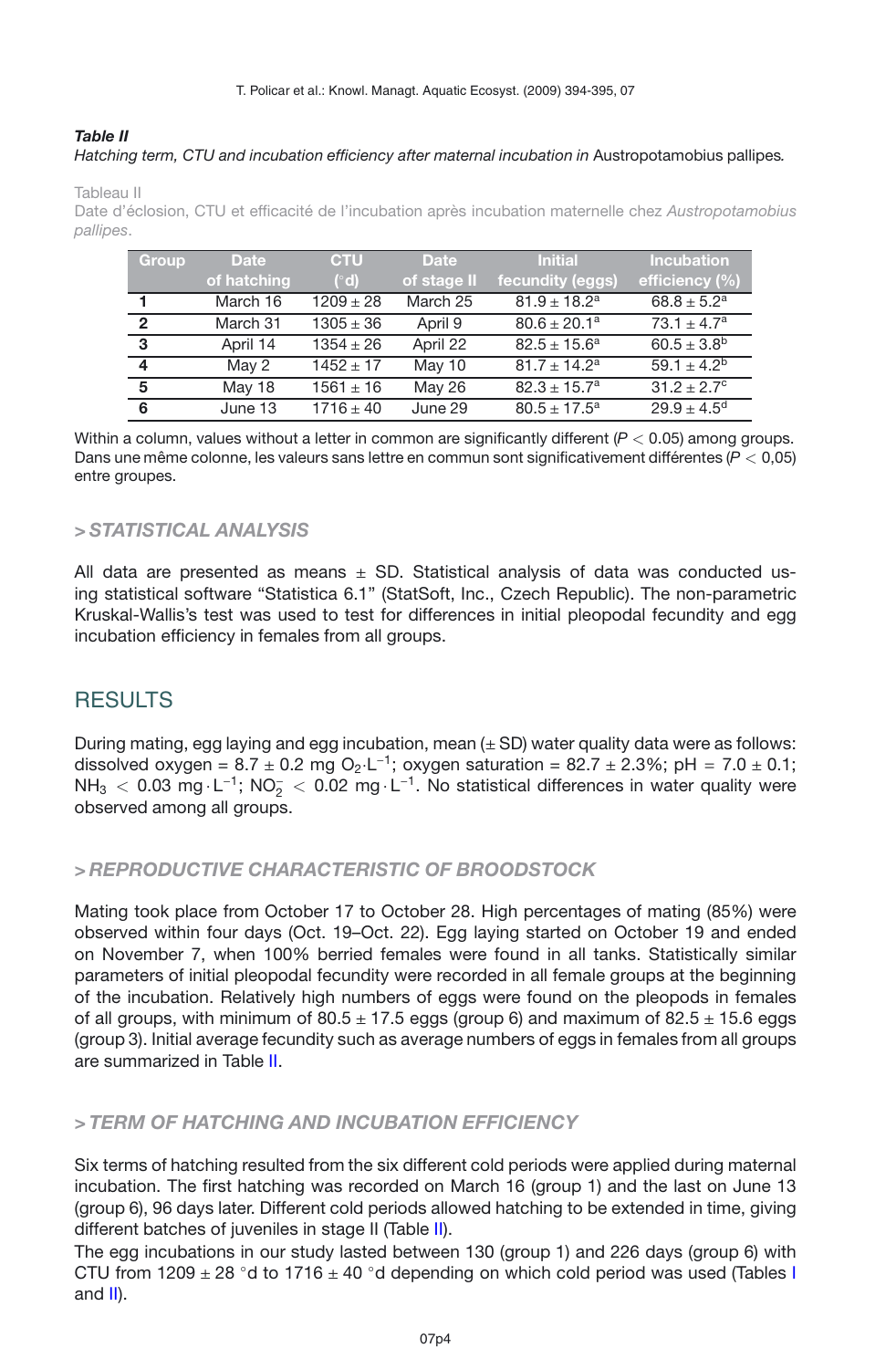The highest incubation efficiency (73.1  $\pm$  4.7%–68.8  $\pm$  5.2%) was found in two female groups (groups 1 and 2) under controlled conditions with the shortest cold period of the incubation. Lower incubation efficiencies (60.5  $\pm$  3.8%, 59.1  $\pm$  4.2% and 41.3  $\pm$  2.7%) were recorded in groups 3, 4 and 5, where longer cold periods of the incubation were applied under controlled conditions. The lowest incubation efficiency ( $29.9 \pm 4.5\%$ ) was evident in group 6 (without any cold period) which was kept under ambient fluctuating water temperatures (Table [II\)](#page-3-0).

## **DISCUSSION**

Environmental conditions (*e.g.* temperature and light regime), occurance and processes of mating and egg laying in the broodstock of this experiment were comparable to those of other studies into reproduction of *A. pallipes* in Ireland by Woodlock and Reynolds [\(1988\)](#page-6-10) and Reynolds *et al.* [\(1992](#page-6-4)). However, rather than the sex ratio (1 male:2 females) used in *A. pallipes* by Carral *et al.* [\(1994](#page-5-0)), a larger sex ratio (1:3) as used with *Astacus astacus* was applied following Policar *et al.* [\(2004\)](#page-6-9). This sex ratio produced good results with 100% mated and berried females recorded at the end of the spawning period. High efficiency of spawning was achieved in this study because mature broodstock with good sex characteristics were used (Carral *et al.*, [1994](#page-5-0)). A higher density of broodstock (53 crayfish·m−2) compared to densities such as 21–24 crayfish per m−<sup>2</sup> and 15 crayfish per m−<sup>2</sup> as used by Carral *et al.* [\(1994](#page-5-0); [2000](#page-5-1)) was used during the spawning period without negative impacts on the percentage of mated and spawned females.

The average pleopodal fecundity of between 80.5 and 82.5 eggs was relatively high and well balanced in all female groups compared to the findings of Carral *et al.* [\(1994](#page-5-0)) and Brewis and Bowler [\(1985](#page-5-9)). Larger females (CL =  $37.8 \pm 3.23$  mm) were used in this study, therefore a higher number of pleopodal eggs were recorded. Pleopodal fecundity data *versus* female size corresponded with the results of Brewis and Blower [\(1985](#page-5-9)), Rhodes and Holdich [\(1982](#page-6-11)) and Carral *et al.* [\(1994](#page-5-0)).

During maternal incubation, egg losses *i.e.* incubation efficiency are influenced by the conditions of the incubation including the main factors such as: density of broodstock (Taugbøl and Skurdal, [1990\)](#page-6-12), presence of males during maternal egg incubation (Carral *et al.*, [2000](#page-5-1)) and water temperature regimes (Cukerzis *et al.*, [1978;](#page-5-5) Celada *et al.*, [2001](#page-5-6); Policar *et al.*, [2004\)](#page-6-9). Mixed males and females and low densities of broodstock have been used during maternal egg incubation under outdoor conditions (Carral *et al.*, [2000](#page-5-1)). Intensively controlled broodstock management has used higher densities (Taugbøl and Skurdal, 1990; Carral *et al.*, [2000;](#page-5-1) Policar *et al.*, [2004\)](#page-6-9) and separation of berried females (Carral *et al.*, [2000\)](#page-5-1). Maternal egg incubation of astacid crayfish under controlled conditions can be a very effective means of crayfish production (Cukerzis *et al.*, [1978;](#page-5-5) Carral *et al.*, [2000](#page-5-1); Policar *et al.*, [2004\)](#page-6-9). However, thermal conditions during this maternal incubation must be optimized for good egg survival (Cukerzis *et al.*, [1978](#page-5-5); Celada *et al.*, [2001](#page-5-6)). A cold period during the beginning of maternal incubation appears to be very important in successful egg incubation (Cukerzis *et al.*, [1978;](#page-5-5) Policar *et al.*, [2004\)](#page-6-9). Lower temperatures during the beginning of maternal egg incubation (*i.e.* earlier cold period) decreases activity of berried females and egg losses of freshly developing eggs, that are mainly caused at higher temperatures by aggressive behavior among females (Cukerzis *et al.*, [1978;](#page-5-5) Celada *et al.*, [1988](#page-5-8)). This result was confirmed by our study, when all cold periods under controlled conditions had positive effects on the incubation efficiency compared to that of the group kept under ambient temperature. During maternal incubation in *A. pallipes*, low egg survival rates  $(21.9 \pm 3.8\% - 32.9 \pm 7.7\%)$  were found by Celada *et al.* [\(2001\)](#page-5-6), when constant, ambient and no initial cold period were used. According to these results, we can note that a cold period during early maternal egg incubation has a more significant effect on egg survival than a cold period during the beginning of artificial incubation.

Perez *et al.* [\(1998a\)](#page-6-5) found no major effect of low temperature on incubation efficiency during artificial incubation. These authors confirmed good incubation efficiency (85.0  $\pm$  0.0%) in artificial egg incubation under constant temperatures at 8–10 ◦C. Our results and results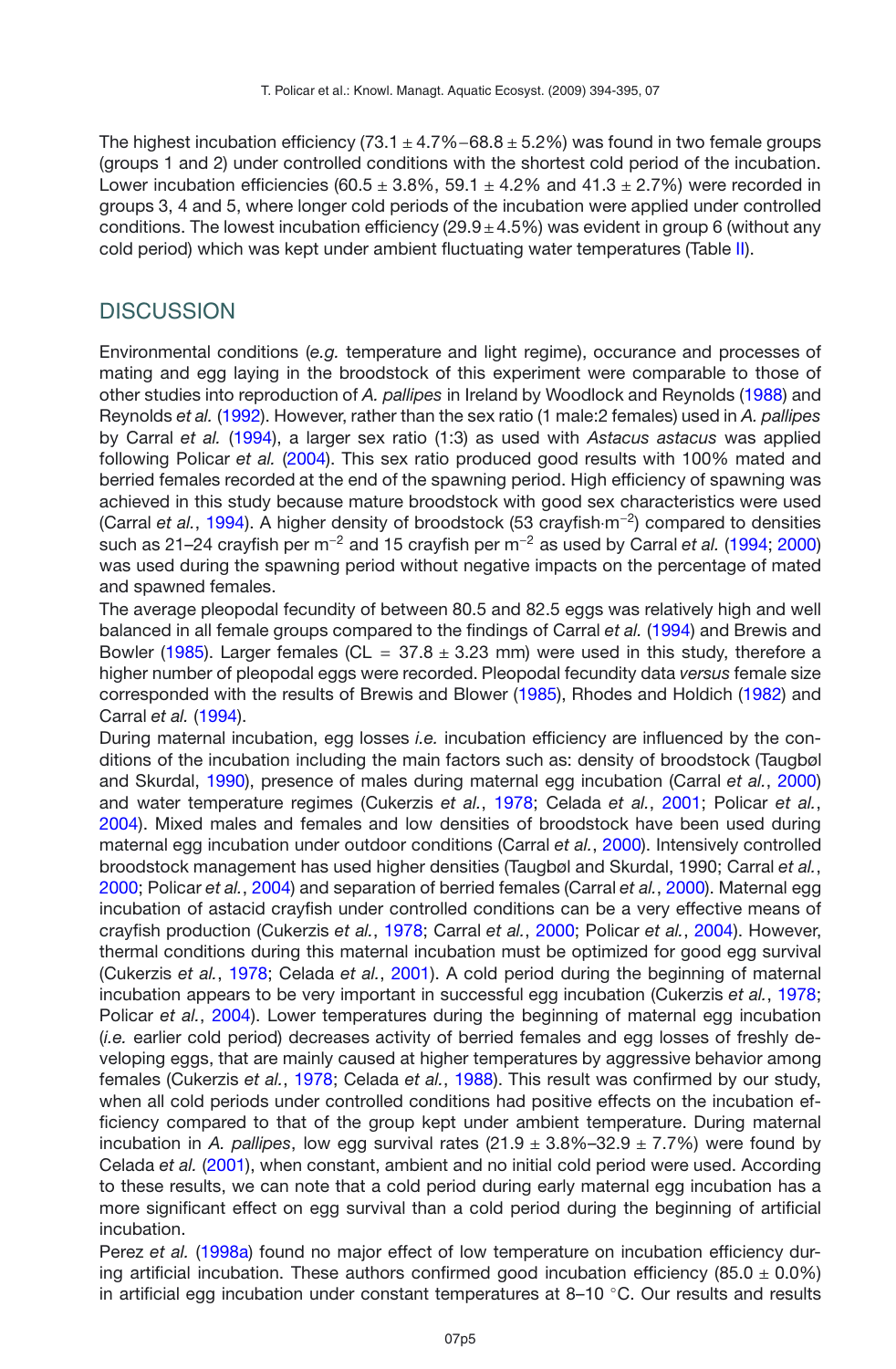from study by Celada *et al.* [\(2001\)](#page-5-6) confirmed that this water temperature is not accepable for the effective maternal egg incubation. Higher incubation efficiency of artificial compared to maternal incubation was described by Perez *et al.* [\(1999\)](#page-6-7) under controlled and constant conditions.

Positive effects of shortened cold periods during maternal incubation of *A. pallipes* on the incubation efficiency and duration of incubation were recorded during this study. A positive effect of shortened cold periods on the shortening of embryonic development during maternal incubation in *A. pallipes* was published by Celada *et al.* [\(2001\)](#page-5-6). However, a positive effect of shortened cold period on incubation efficiency during maternal incubation in *A. pallipes* was not so far found.

Application of different cold periods during the incubation yielded different hatching terms and batches of juveniles for ongrowing as in Perez *et al.* [\(1998a\)](#page-6-5) and Celada *et al.* [\(2001](#page-5-6)). This benefit of different thermal regime during the incubation can help breeders better utilize hatchery capacity or equipment and can provide year-round production of crayfish in the future (Celada *et al.*, [1988;](#page-5-8) Perez *et al.*, [1998a\)](#page-6-5).

## ACKNOWLEDGEMENTS

The authors of this paper gratefully thank Dr. Julian Reynolds (Republic of Ireland) for English corrections. This investigation was financially supported by projects MSM 6007665809, Kontakt ME 855, Interreg IIIA EU and NAZV QH71305.

# **REFERENCES**

- <span id="page-5-9"></span>Brewis J.M. and Bowler K., 1985. A study of reproductive females of the freshwater crayfish *Austropotamobius pallipes*. *Hydrobiologia*, *121*, 145–149.
- <span id="page-5-0"></span>Carral J.M., Celada J.D., Gonzalez J., Sáez-Royuela M. and Gaudioso V.R., 1994. Mating and spawning of freshwater crayfish, *Austropotamobius pallipes* Lereboullet, under laboratory conditions. *Aquac*. *Res*., *25*, 721–727.
- <span id="page-5-1"></span>Carral J.M., Celada J.D., Munoz C., Saez-Royuela M. and Perez J.R., 2000. Effect of the presence or absence of males throughout spawning and maternal incubation on the reproductive efficiency of astacid crayfish (*Austropotamobius pallipes*) under controlled conditions. *Invertebr*. *Reprod*. *Dev*., *38*, 1–5.
- <span id="page-5-2"></span>Carral J.M., Sáez-Royuela M., Celada J.D., Pérez J.R., Melendre P.M. and Aguilera A., 2003. Advantages of artificial reproduction techniques for white-clawed crayfish (*Austropotamobius pallipes* Lereboullet). *Bull*. *Fr*. *Pêche Piscic*., 370-371, 181–184.
- <span id="page-5-3"></span>Carral J.M., Pérez J.R., Celada J.D., Sáez-Royuela M., Melendre P.M. and Aguilera A., 2004. Effects of dead egg removal frequency on stage 2 juvenile production in artificial incubation of *Austropotamobius pallipes* Lereboullet. *Bull*. *Fr*. *Pêche Piscic*., 372-373, 425–430.
- <span id="page-5-7"></span>Celada J.D., de Paz P., Gaudioso V.R. and Fernandez R., 1987. Embryonic development of the freshwater crayfish (*Pacifastacus leniusculus* Dana): A scanning electron microscopic study. *Anat*. *Rec*., *219*, 304–310.
- <span id="page-5-8"></span>Celada J.D., Carral J.M., Gaudioso V.R., Consuelo T. and Fernandez R., 1988. Effects of thermic manipulation throughout egg development on the reproductive efficiency of the freshwater crayfish *Pacifastacus leniusculus* Dana. *Aquaculture*, *72*, 341–348.
- <span id="page-5-4"></span>Celada J.D., Carral J.M. and Gonzalez J., 1991. A study on the identification and chronology of the embryonic stages of freshwater crayfish *Austropotamobius pallipes* (Lereboullet, 1858). *Crustaceana*, *61*, 225–232.
- <span id="page-5-6"></span>Celada J.D., Carral J.M., Saez-Royuela M., Munoz C. and Perez J.R., 2001. Effects of different thermal treatments on the maternal incubation efficiency of the astacid crayfish *Austropotamobius pallipes* (Lereboullet, 1858) under controlled conditions. *Crustaceana*, *74*, 801–808.
- <span id="page-5-5"></span>Cukerzis J.M., Sheshtokas A.L. and Terentyev A.L., 1978. Method for accelerated artificial breeding of crayfish juveniles. *Freshw*. *Crayfish*, *4*, 452–458.